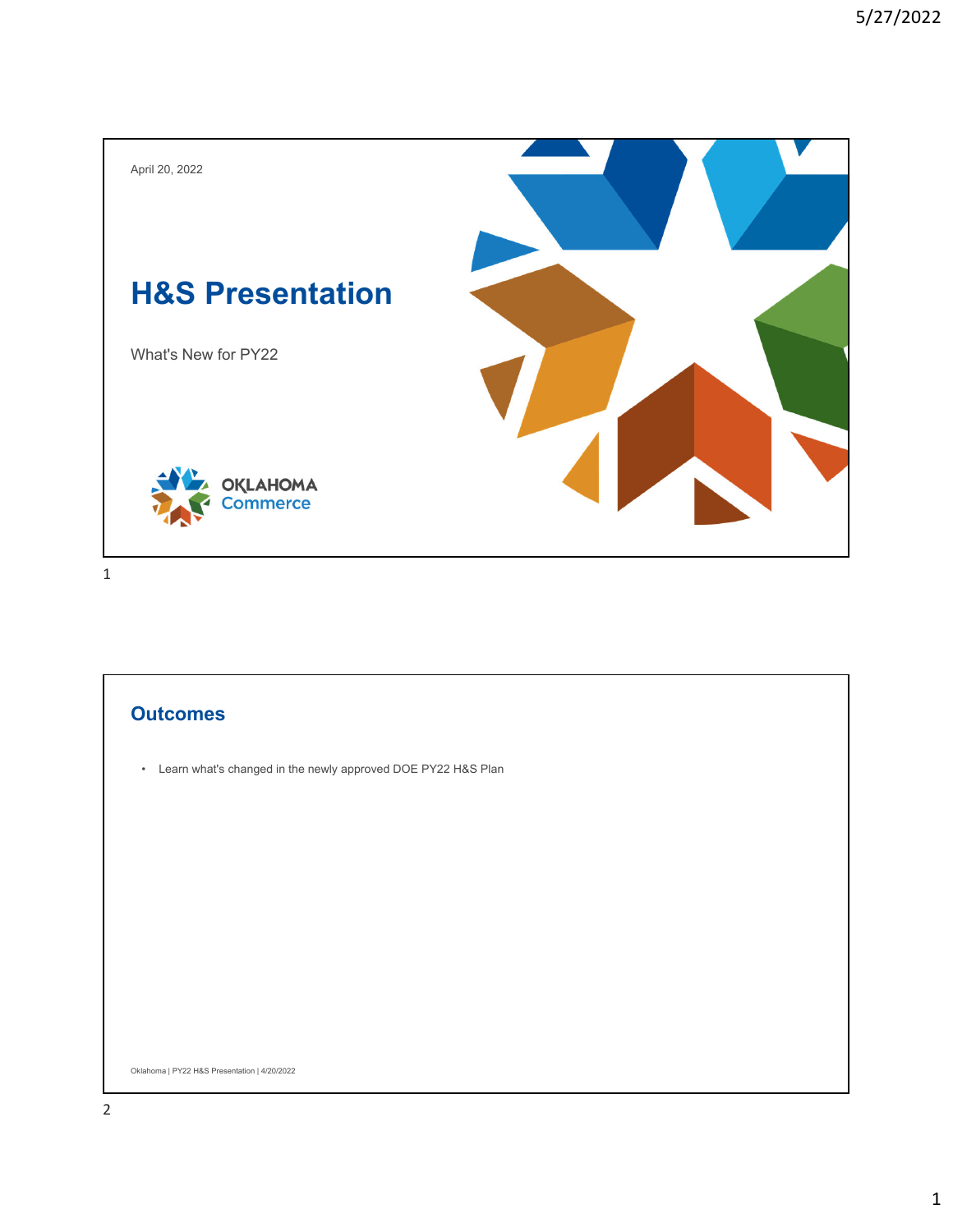### <span id="page-1-0"></span>**Allowable Cost Criteria**

#### **\*NEW\***

- 5. At least one (1) ECM is charged to the same grant for the same home the H&S cost is charged to.
- 6. The full H&S measure cost (both labor and material) is charged to one funding source.

Subgrantee Recipient should budget H&S expenditures, in a separate budget category, at no more than 16 percentage of total anticipated annual Program Operation expenditures or approximately 16 percent of the average cost per unit (ACPU) for the program year. A Subgrantee Recipient can request ODOC permission to exceed the 16 percent threshold if needed. Subgrantee Recipients are strongly encouraged to blend funds not associated with WAP to abate or resolve any H&S issues that are outside the scope of this requirement.

Oklahoma | PY22 H&S Presentation | 4/20/2022

3

#### **Regulations**

All H&S weatherization related activities must comply with DOE Weatherization Program Notice 22-7 – Health and Safety Guidance, or newer guidance as issued. All measures, including any H&S installations, must follow the National Resource Energy Laboratory's Standard Work Specifications (NREL's SWS), the most current Oklahoma Field Guide, and all ODOC policies and procedures within the Weatherization Program Operations Manual and ODOC's Policy and Procedures for Energy Audits. All state (Oklahoma Uniform Building Codes) and local codes (Municode – Oklahoma) must also be followed in the event that they are either in conflict with or are more stringent that ODOC/DOE policy.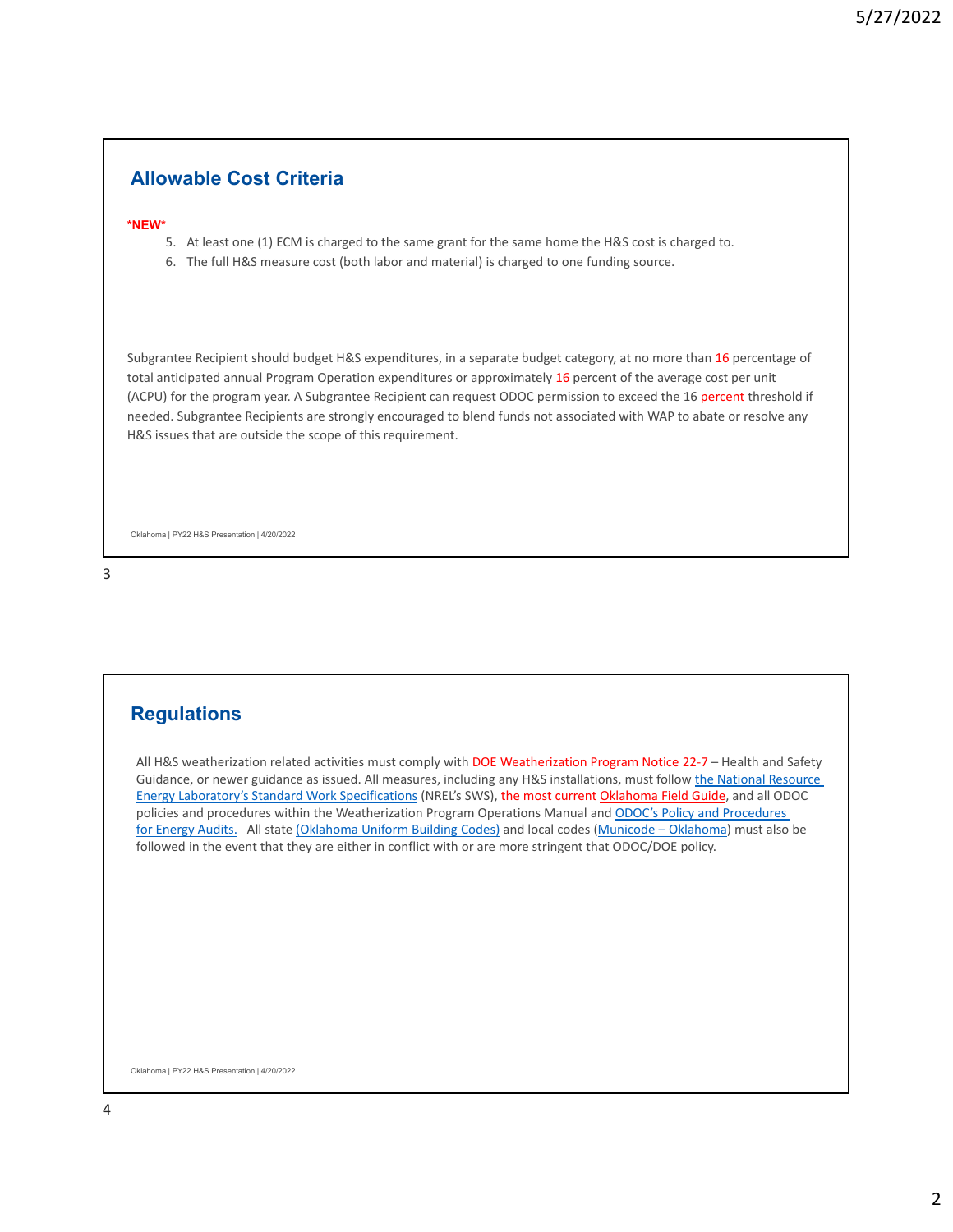| <b>Terms &amp; Definitions</b>               |                                                                                                                                              |
|----------------------------------------------|----------------------------------------------------------------------------------------------------------------------------------------------|
| <b>Limited Repairs</b>                       | Repairs that meet the definition of incidental repairs (\$750 or less). Agencies can perform limited<br>repairs without ODOC prior approval. |
| <b>Major Repairs</b>                         | Those repairs that are \$1,201 or greater. Typically, major repairs are not allowed with H&S.                                                |
| <b>Minor repairs</b>                         | Those repairs that are \$750 - \$1,200. These often need ODOC approval (unless a specific policy grants<br>approval up to this threshold)    |
|                                              |                                                                                                                                              |
|                                              |                                                                                                                                              |
|                                              |                                                                                                                                              |
| Oklahoma   PY22 H&S Presentation   4/20/2022 |                                                                                                                                              |

5

### **Terms & Definitions**

### **Case by Case**

 "When a policy refers to "case by case" it means ODOC is not able to create a comprehensive policy for that specific H&S topic, but rather, must provide specific guidance regarding individual events to determine whether the measure is allowable or cost effective. A subgrantee seeking case by case approval must submit documentation to their assigned Energy Project Specialist."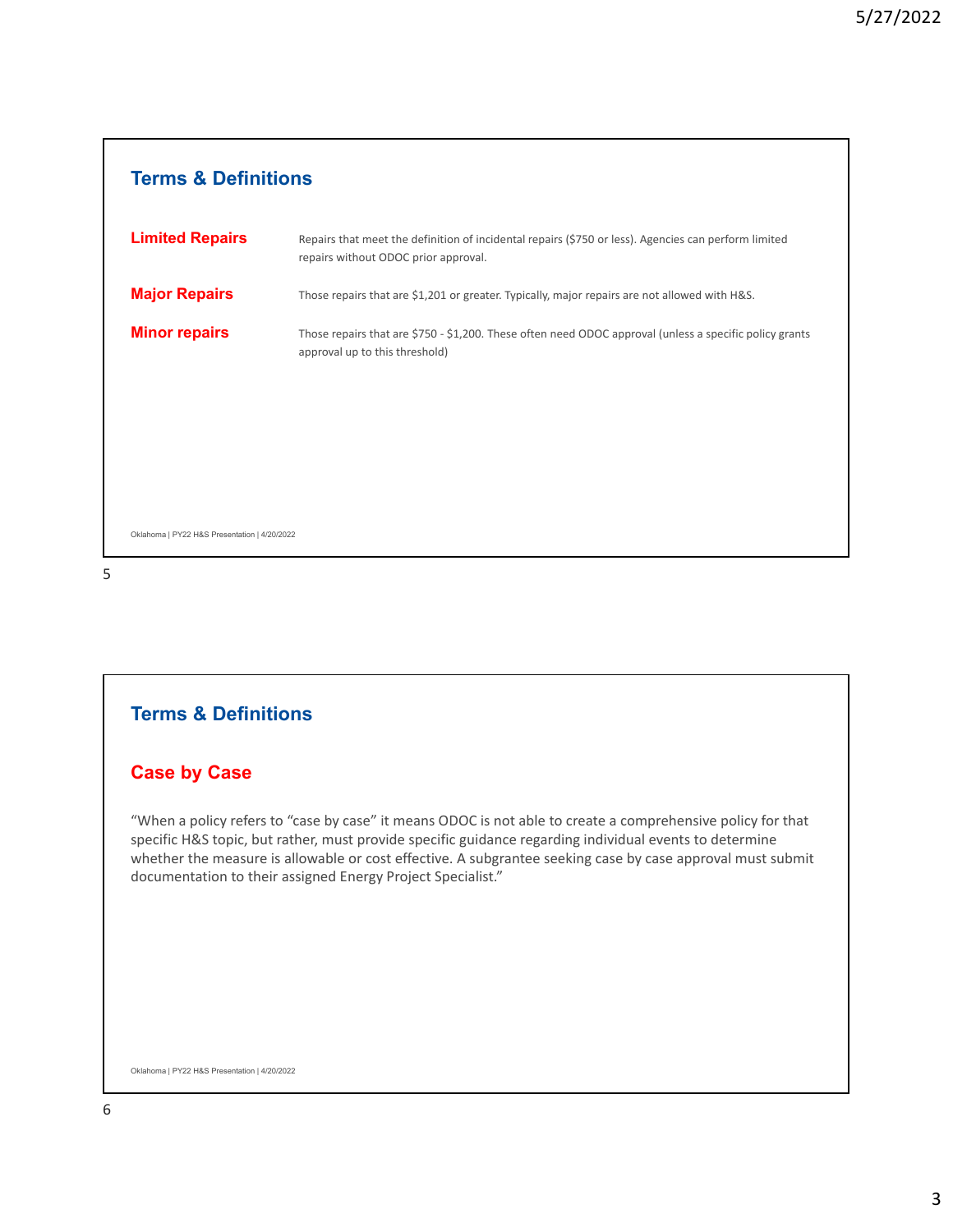### **Terms & Definitions**

#### **At Risk Qualified Home**

 "The home is owned by the occupant/applicant, and a child under age 5, and/or person over age 65, and/or a disabled person lives in the home. The applicant must provide proof of homeownership (such as a deed), and self‐report demographics on a completed client application."

Oklahoma | PY22 H&S Presentation | 4/20/2022

#### 7

#### For each health and safety issue listed in this Requirement, the following regulations apply:

 #8. Though not written out in every case, it is implied that workers responsible for carrying out the required tests described throughout the guidance will receive the training needed to competently perform those tests, as applicable. All required testing/inspection related items must be documented in each client file. On the same note, where workers will have to make decisions in the field, it is understood that they will receive training on applicable policies that should inform those decisions. For additional guidance and requirements on training, please see Requirement 311.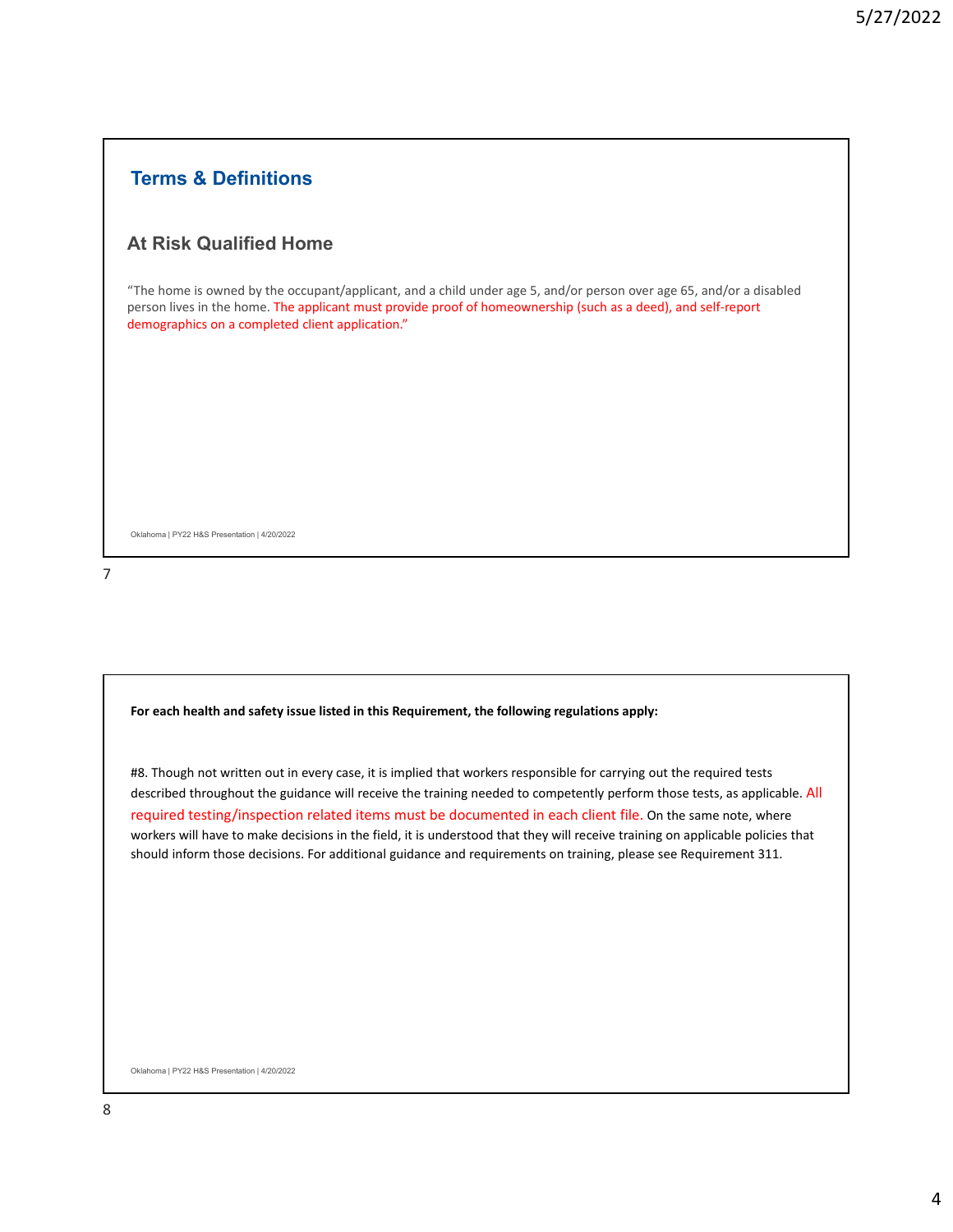#### **HEATING SYSTEMS**

Allowability:

c. Space heaters are not allowed to be primary heat sources.

Actions

a. Make sure primary systems are present, operable, and performing correctly. Unsafe units, including space heaters, and any unit that does not conform to ANSI Z21.11.2, must be repaired, removed or rendered inoperable, or deferral is required.

 b. Combustion Analysis must be performed on any forced air combustion heating system following ANSI/BPI 1200 Standards. If analysis could not be performed, indicate your reason on FORM 28 and in the NEAT/MHEA Energy Audit comments.

- i. This includes diagnostic testing for CAZ depressurization, spillage, carbon monoxide levels, and combustion efficiency.
- ii. It is allowable to drill into B-vent for the purpose of combustion analysis so long as: (a)The hole drilled is no bigger than required for testing.
	- (b)The holes are sealed with high temperature caulk to seal the inner and, if needed, the outer sleeve. Use high temperature metal tape for extra assurance to seal around the outer hole.

Oklahoma | PY22 H&S Presentation | 4/20/2022

9

### **HEATING SYSTEMS**

- *C. Testing Protocols:*
- a. On combustion equipment, inspect chimney and flue and test for CAZ depressurization, Carbon Monoxide, Spillage, and Combustion Efficiency using ANSI/BPI 1200 Standards.
- b. For solid fuel appliances look for visual evidence of soot on the walls, mantel or ceiling or creosote staining near the flue pipe.
- c. Depressurization and spillage testing is required for all Category 1 appliances pre‐ and post weatherization and before leaving the home on any day when work has been done that could affect draft (e.g., air or duct sealing, adding exhaust ventilation).
- d. CO testing is required for all combustion appliances, regardless of venting type.
- e. Verify proper clearances for all combustion venting types.
- f. Visually inspect the entirety of solid fuel‐fired appliance installations (e.g., wood stoves, coal stoves, pellet stoves, fireplaces) including the venting system to ensure it adheres to the applicable code or local authority having jurisdiction. Appliances must be inspected pre‐ and post‐weatherization.
- g. Conduct pre‐ and post‐ weatherization worst case CAZ depressurization testing in spaces having a fireplace or woodstove. Since there is no consensus method for verifying safe operation of fireplaces and woodstoves, the vent must meet national or local codes or the home cannot be weatherized.
- h. Safety inspections related to space heaters, fireplaces, and woodstoves must include, but not be limited to, verification of adequate floor protection, and code‐compliant clearances to walls and other combustible materials.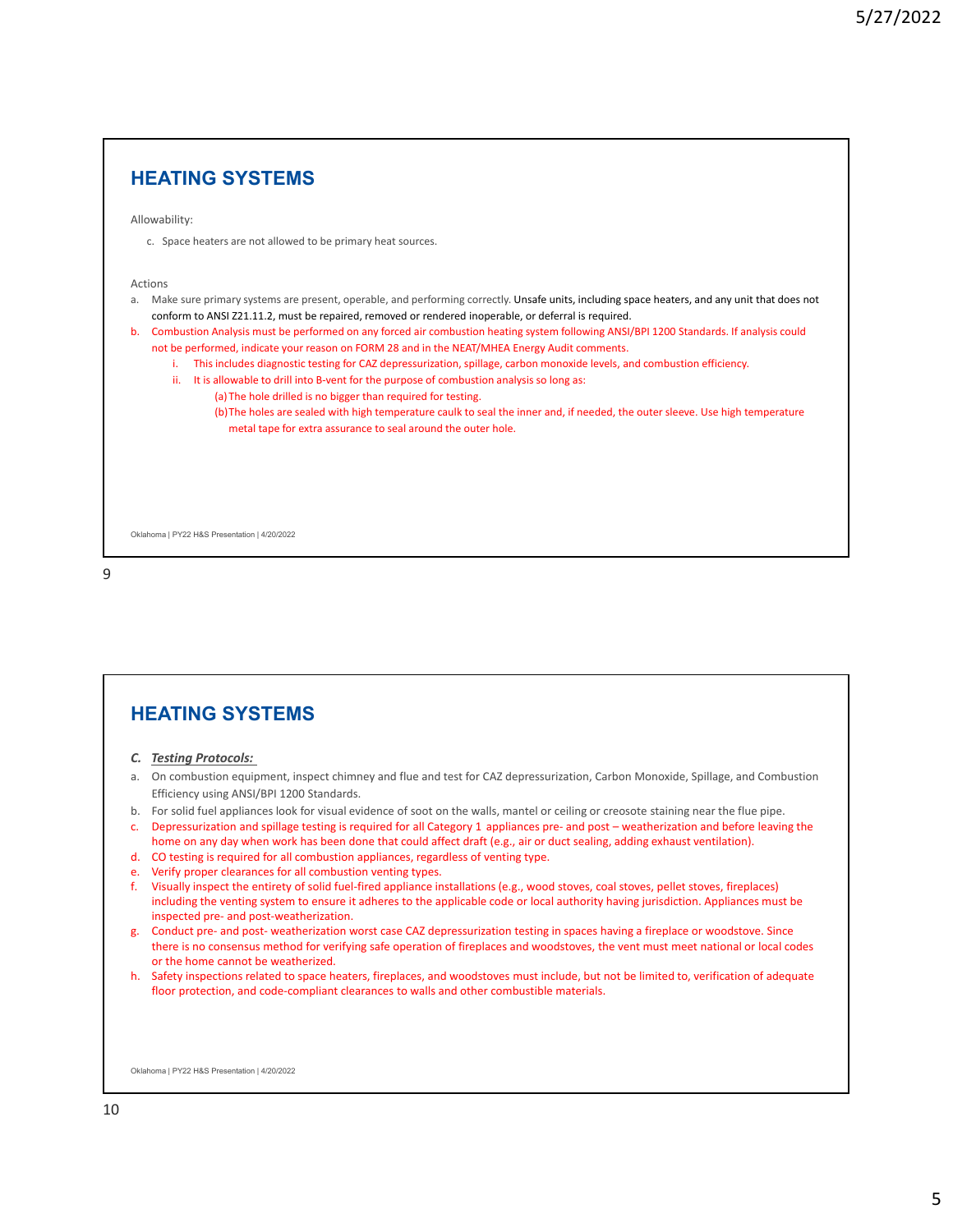### **SECONDARY HEATING SYSTEMS**

 **B. Actions**

g. No unvented combustion appliances (safe or unsafe) may remain as secondary units in manufactured homes.

Oklahoma | PY22 H&S Presentation | 4/20/2022

11

### **HEATING SYSTEMS**

 **D. Client Education for Heating Systems**

 e. Where combustion equipment is present, provide safety information including how to recognize depressurization, dangers of CO poisoning, and fire risks associated with combustion appliance use.

 E. **Training for both Heating and Cooling Systems**

b. For additional guidance and requirements on training, please see Requirement 311 Section IV Part C.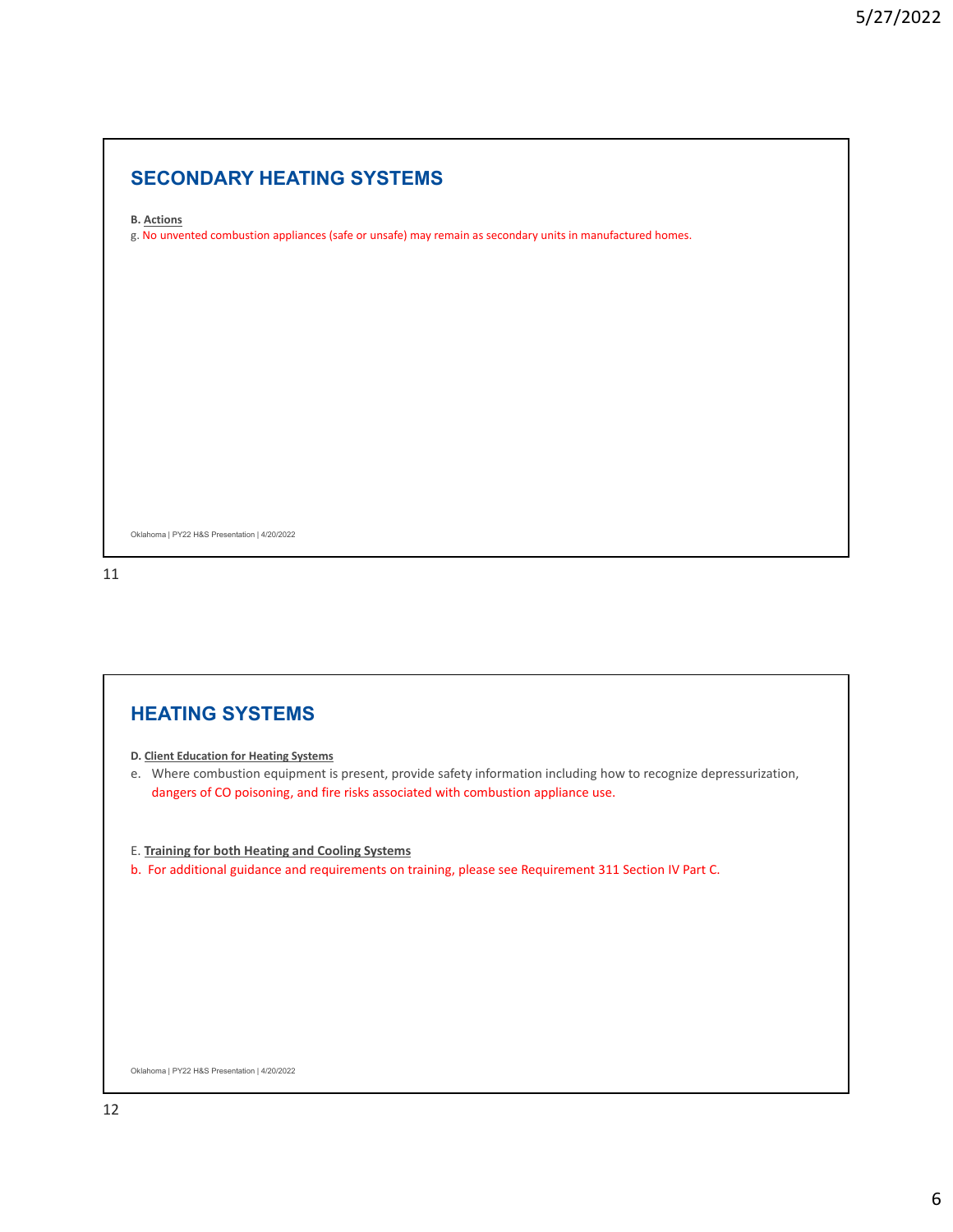### **BIOLOGICAL AND UNSANITARY CONDITIONS – ODORS, MUSTINESS, BACTERIA, VIRUSES, RAW SEWAGE, ROTTING WOOD**

#### *Allowability:*

- a. Limited remediation of conditions that may lead to or promote biological concerns and unsanitary conditions is allowed (e.g., repairing leaking sewage pipe) provided the cost meets the criteria in Section I, B.
- b. Limited cleaning of the workspace to protect the health and safety of the workers and occupants.
- c. Addressing bacteria and viruses is not an allowable cost.
- d. It is prohibited to use DOE WAP funding for testing of materials for biological contaminants.

Oklahoma | PY22 H&S Presentation | 4/20/2022

13

### **BUILDING STRUCTURE AND ROOFING**

#### *Allowability:*

- a. Building Rehabilitation is not an allowable weatherization cost.
- b. Minor structural repairs are allowable and can be done on a home, *provided* they are \$1,200 or less, and meets the criteria in Section I, B.

#### **Actions:**

- a. Dwellings that require more than minor repairs must not be weatherized and must be deferred.
- b. Minor repairs are those that meet the incidental repair definition are \$1,200 or less.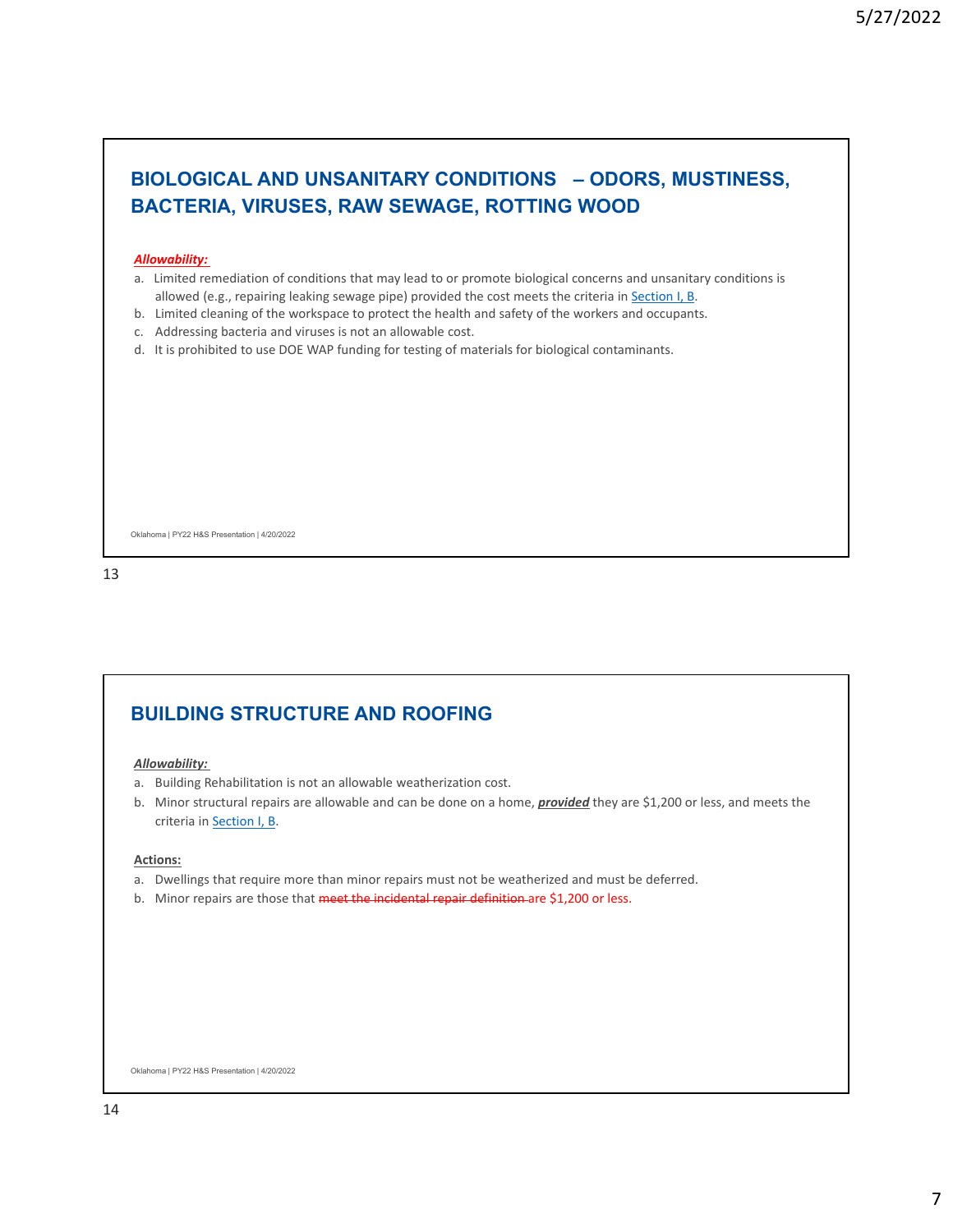### **CODE COMPLIANCE**

#### *Allowability:*

- a. Correction of preexisting code compliance issues is not an allowable cost unless triggered by weatherization measures  being installed in **a specific room or area of the home**.
- b. Measures not triggered by weatherization measures are not required to be brought up to code per state law, nor is it an allowable use of DOE funds.

Oklahoma | PY22 H&S Presentation | 4/20/2022

#### 15

### **CODE COMPLIANCE**

**Actions:**

Combustion Furnaces

- If a combustion furnace is being replaced, the following issues must be addressed according to SWS standards:
- a) Combustion Analysis must be performed on any forced air combustion heating system following ANSI/BPI 1200 Standards. If analysis could not be performed, indicate your reason on FORM 28 and in the NEAT/MHEA Energy Audit comments.
	- i. This includes diagnostic testing for CAZ depressurization, spillage, carbon monoxide levels, and combustion efficiency.
	- ii. It is allowable to drill into B-vent for the purpose of combustion analysis so long as
		- 1. The hole drilled is no bigger than required for testing.
		- 2. The holes are sealed with high temperature caulk to seal the inner and, if needed, outer sleeve. Use high temperature metal tape for extra assurance to seal around the outer hole.
- b) A sediment trap must be installed if furnace is being replaced. [OUBCC, 748:20‐5 IRC 2015 ‐ G2419]
- c) Adequate combustion air must be present according to State and local (or AHJ) codes. This can be accomplished EITHER by the volume of air present and available OR by isolating the CAZ and receiving air from outside.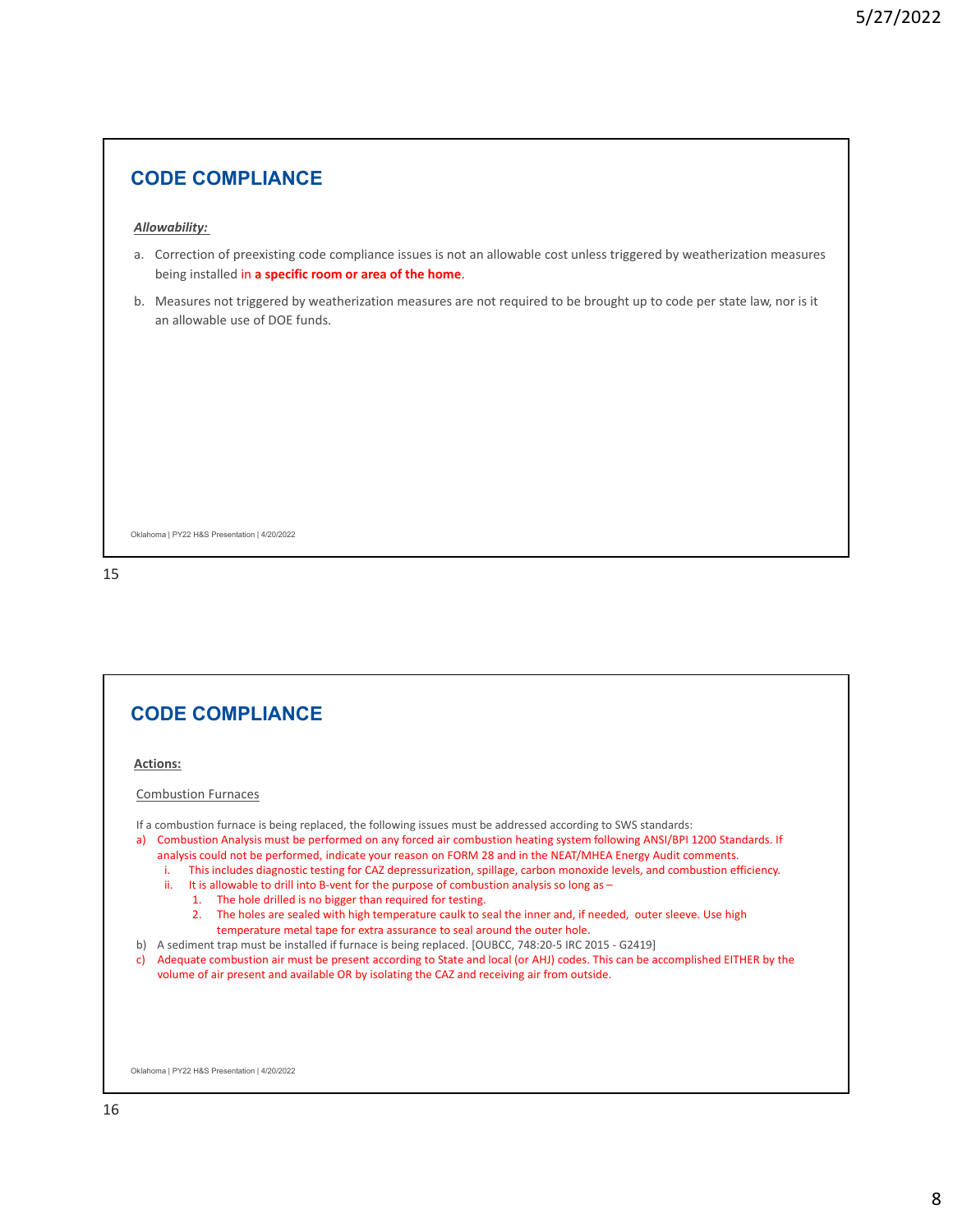## Ventilation for Exhaust Fans If ventilation for a home is being installed or already exists, the following issues must be addressed according to SWS standards: (a)Ventilation must be ran to the outside and when going through unconditioned sleeve, be insulated to R8. *[OUBCC, 748:20‐5 IRC 2015 – N1103.3.1]* (b)Run Red Calc Ashrae 62.2 2016 calculator to determine what ventilation is needed. (c)Any home with a gas range must be provided with a range hood vented to outside, if there is no existing ventilation for gas range existing. This fan must be installed to standards of SWS and code of AHJ. This will be a health & safety **CODE COMPLIANCE Actions:** cost Oklahoma | PY22 H&S Presentation | 4/20/2022

17

### **CODE COMPLIANCE**

#### **Actions:**

#### Attic Ventilation

 If insulation is being added to an attic space, and the attic is not considered conditioned, this space must meet ventilation requirements of SWS and code of AHJ When the Energy Audit calls for insulation, this attic ventilation should be considered an Incidental Repair to ensure and protect the effectiveness of the attic insulation ECM. See Requirement 302A DHS LIHEAP Weatherization policies and procedures for DHS LIHEAP Attic Ventilation guidance.

(a)See Section R806 of the 2015 IRC for requirements and exceptions.

- (b)Minimum net free ventilating area must be 1/150 of the area of the vented space.
	- a. Exception: The minimum net free ventilation area must be 1/300 of the vented space provided the following condition is met:
	- b. Not less than 40 percent and not more than 50 percent of the required ventilating area is provided by ventilators located in the upper portion of the attic or rafter space. Upper ventilators shall be located not more than 3 feet (9 14 mm) below the ridge or highest point of the space, measured vertically, with the balance of the required ventilation provided by eave or cornice vents. Where the location of wall or roof framing members conflicts with the installation of upper ventilators, installation more than 3 feet below the ridge or highest point of the space shall be permitted.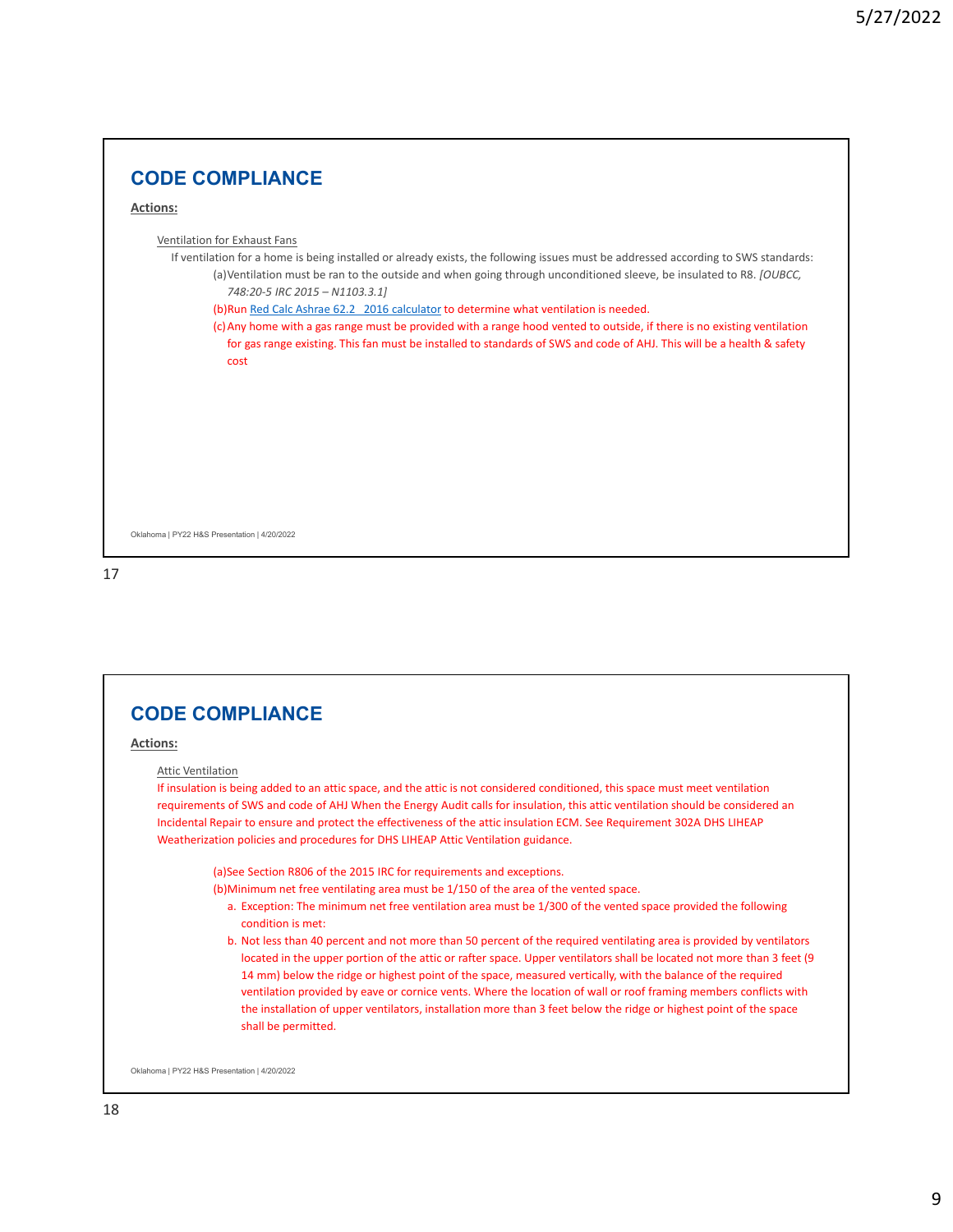# **COMBUSTION GASES Actions:**

- a. Combustion safety testing is required to be done when combustion appliances are present.
- b. Combustion Analysis must be performed on any combustion appliance following ANSI/BPI 1200 Standards.
- c. If analysis could not be performed, indicate you're the reason on the data collection form (FORM 28) and in the NEAT/MHEA Energy Audit comments.
	- i. This includes diagnostic testing for CAZ depressurization, spillage, carbon monoxide levels, and combustion efficiency.
	- ii. It is allowable to drill into B-vent for the purpose of combustion analysis so long as
		- (a) The hole drilled is no bigger than required for testing.
			- (b) The holes are sealed with high temperature caulk to seal the inner and, if needed, outer sleeve. Use high temperature metal tape for extra assurance to seal around the outer hole.

Oklahoma | PY22 H&S Presentation | 4/20/2022

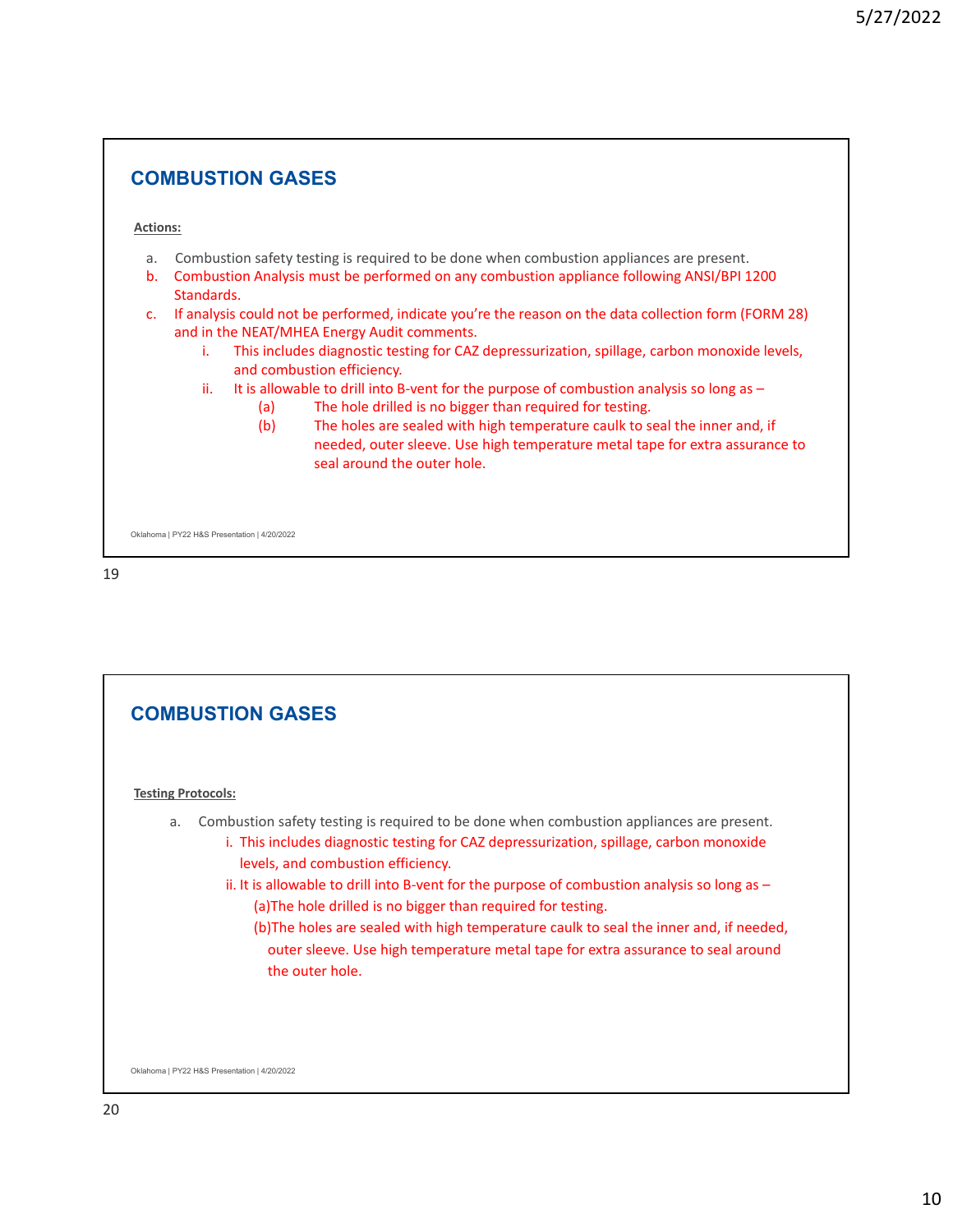#### c. Minor knob and tube wiring electrical repairs are allowable, provided the following conditions are met: i. The repairs are \$1200 or less. ii. Live Knob and Tube wiring must be replaced or blocked before any insulation measure can be performed that could increase the fire risk from contact with the wiring. iii. Blocking is only a potential option in attics. Walls with live knob and tube will not be insulated unless the knob and tube is iv. Remediation of live knob and tube wiring may be beyond the budget of weatherization. If so, the home must be deferred. See Requirement 310 for more guidance on deferrals. v. It is mandatory to test whether the knob and tube is live. Photo documentation of the testing is required. vi. If knob and tube wiring is to be replaced, this will be a health and safety expense. vii. If knob and tube wiring is to be blocked, this can be funded as an Additional Cost to the insulation measure or as a health & viii. If blocking is to be performed, a 3" distance around any live wiring must be cleared of any insulation or debris, even if that debris was present before weatherization. ix. Blocking is only allowable where the net (weighted‐average) R‐value in the attic, after weatherization, will be R13 or greater. (a) You can use this link to calculate the net R-value. [https://www.redcalc.com/parallel](https://www.redcalc.com/parallel-path-r-value)-path-r-value/ (b) Input R1 for any area that will have no insulation. Do not use any number lower than 1.0 in the calculation. (c) This calculation must be saved as a PDF or printed on paper, and a copy retained in the client folder. (d) If R‐13 net (weighted average) is unable to be achieved this home must be deferred due to WPN 19‐4 Attachment 8. **ELECTRICAL Allowability:** replaced. safety measure.

21

### **ELECTRICAL**

**Client Education**

c. Provide written documentation of any electrical hazards identified that will not be addressed by weatherization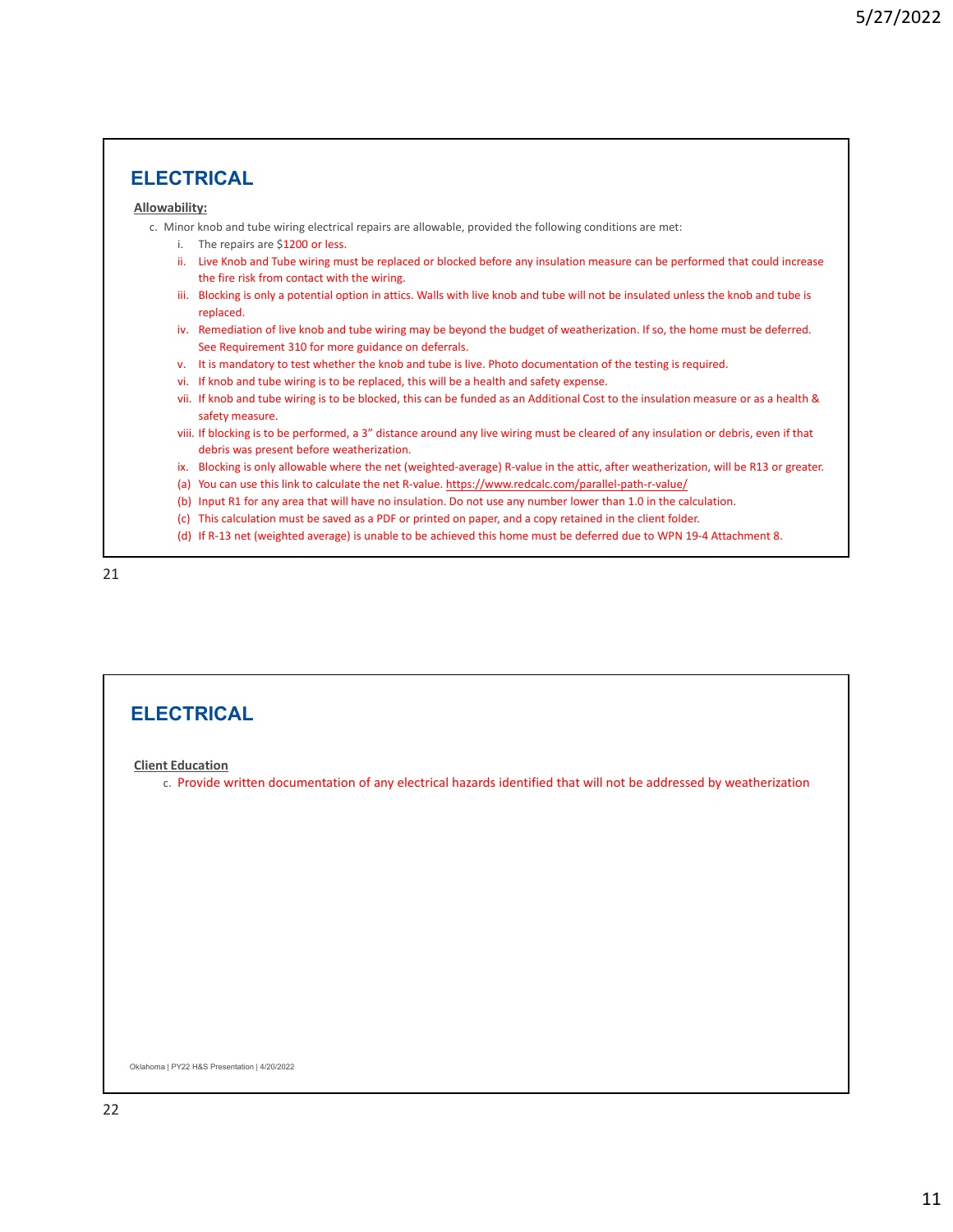



### **FUEL LEAKS**

#### **Allowability:**

- a. Replacement or repair of leaking bulk fuel tanks and/or lines if connected systems will remain after weatherization.
- b. Replacement of flexible appliance gas connectors that are not compliant with current fuel gas codes.
- c. Fuel leak remediation/repair (that are the responsibility of the utility to correct) are not allowed

#### *Actions:*

a. During the initial audit, workers must test exposed gas lines for fuel leaks from utility coupling into and  throughout the home. **As long as a fuel leak is present, weatherization work may not proceed.**

#### *Testing Protocols:*

b. Test all gas appliances for fuel leaks at all connections valves, fittings, and burners.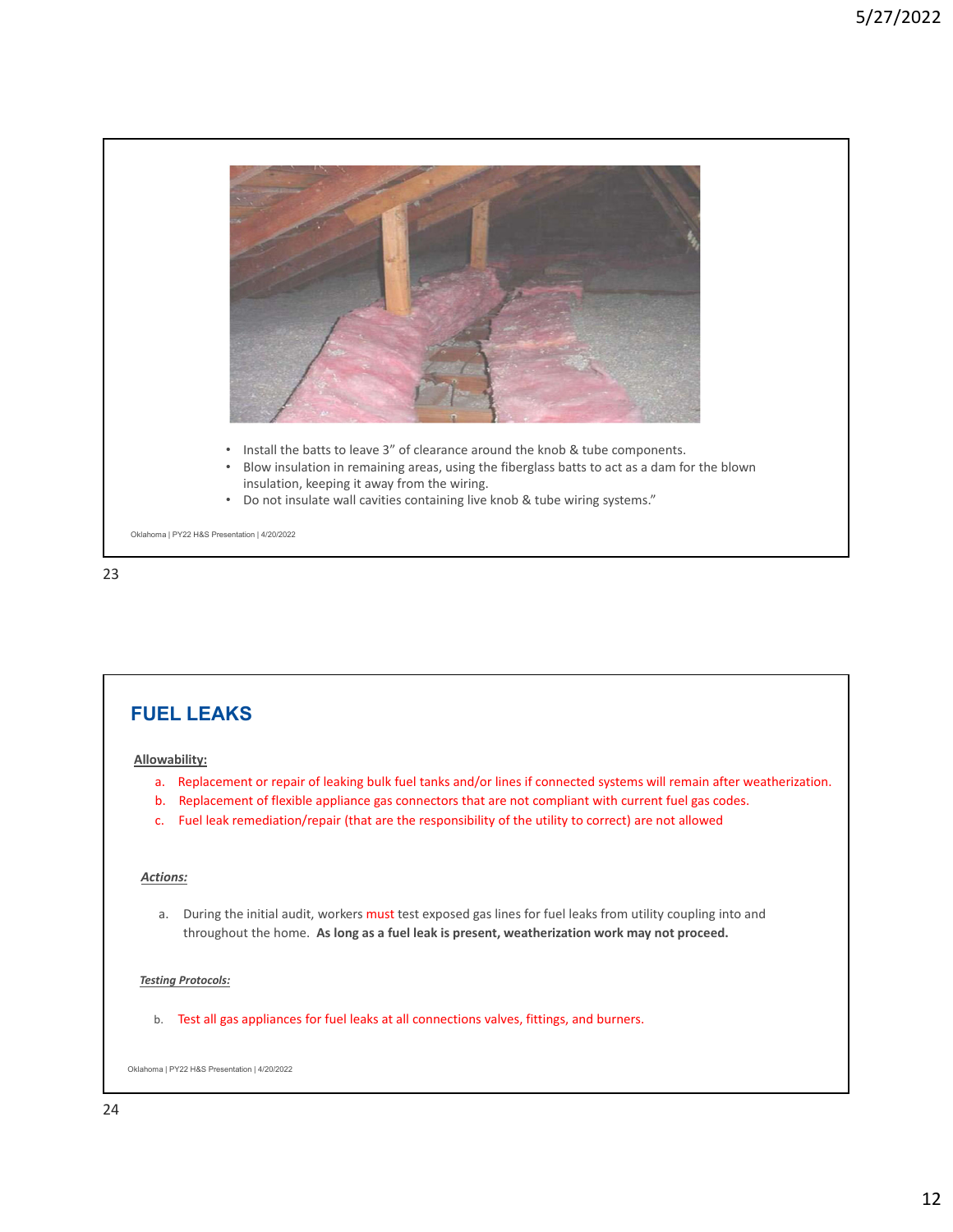### **GAS OVENS/STOVETOPS/RANGES**

*Allowability:*

- a. Standard maintenance on or repair of gas cooktop and ovens is allowed, provided the cost meets the criteria in Section I, B.
- b. Replacement is not allowed with DOE funding.
- c. See Requirement 302A for DHS LIHEAP Weatherization policy and procedures for replacements with DHS LIHEAP funding.
- d. Stovetop burner CO testing is allowed.
- e. Limited cleaning or repair of ovens/ranges/stovetops is allowed.

Oklahoma | PY22 H&S Presentation | 4/20/2022

25

### **INJURY PREVENTION OF OCCUPANTS AND WEATHERIZATION WORKERS**

#### *Allowability:*

- i. Minor repairs are those that meet the following criteria:
	- a) \$1200 dollars or less
	- b) Do not require a special license
	- c) Can be justified as injury prevention in the course of weatherization work through photo documentation.

c. Some examples of allowable injury prevention measures are: repairing a stair or ramp, replacing a handrail, replacing stairs or ramps, and patching a hole.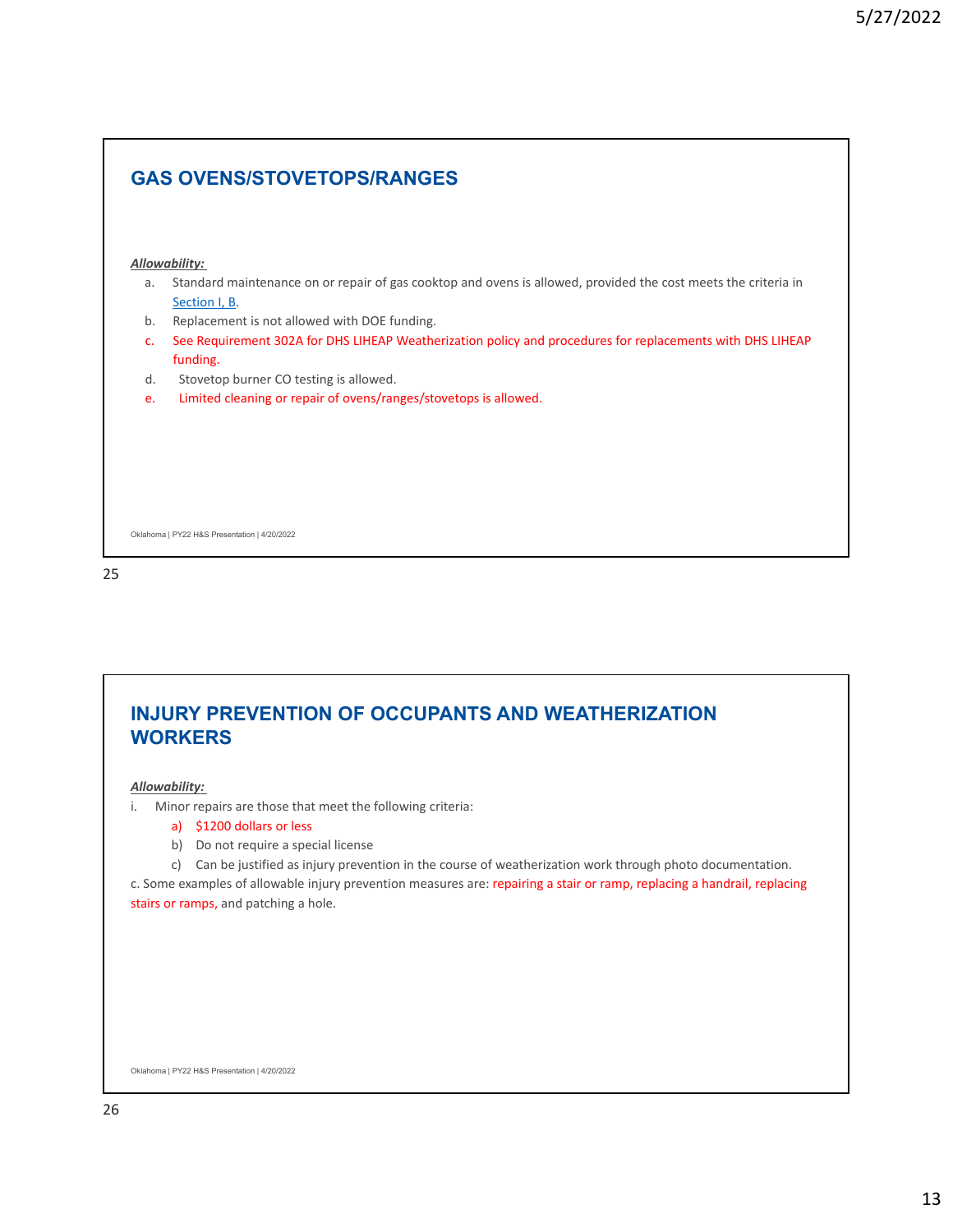### **LEAD BASED PAINT**

#### *Allowability:*

- a. All agencies must comply with lead safe work practices as required by the Environmental Protection Agency's Lead Renovation,  Repair, and Painting Program (EPA RRP) for all weatherization work done in pre‐1978 constructed homes. **Beginning September 1,** 2018, Subgrantee Recipients are NO longer required to follow Montana State University's (MSU) Lead Safe Weatherization (LSW)  **Training Manual – but must still comply with the EPA RRP requirements.**
- b. Any additional regulations (HUD, OSHA, or State/Local AHJ) must be followed if more stringent than the guidelines in this manual.
- c. Testing to determine the presence of lead in paint that will be distributed by WAP measure installation is allowed with EPA‐ approved testing methods.
- d. Only those costs directly associated with the testing and lead safe practices for surfaces directly disturbed during weatherization activities should be charged to the health and safety budget. Testing methods must be economically feasible and justified.

Oklahoma | PY22 H&S Presentation | 4/20/2022

27

### **LEAD BASED PAINT**

#### *Actions:*

- a. Criteria for determining when lead safe practices must be performed by the subgrantee:
	- i. The dwelling was constructed pre‐1978; and
	- ii. The dwelling has not been determined lead free by appropriate testing; and
	- iii. The amount of surface area to be disturbed exceeds the standards and regulations set by the AHJ.
- b. The following documentation must be kept in the client file to verify that proper RRP procedures and testing was taken on the home:
	- i. Fully documenting all lead safe testing and possible procedures in the initial inspection of the unit on the Weatherization Dwelling H&S Checklist **[Form 25].**
	- ii. A completed "Cleanup" checklist [Attachment 12]
	- iii. Documentation on any and all lead safe training for new or uncertified RRP employees [Forms 40 or 41].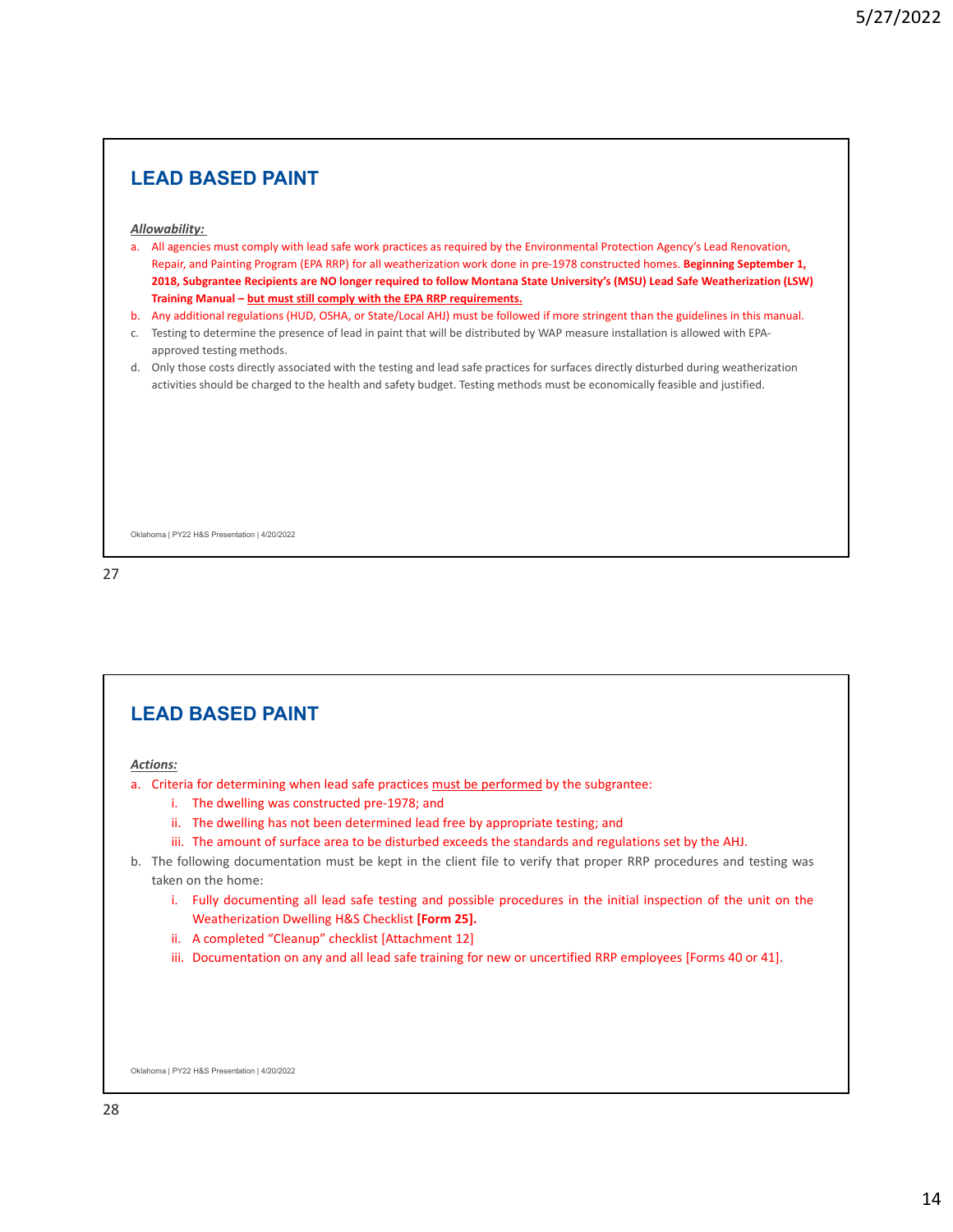#### **LEAD BASED PAINT**

#### *Actions:*

- e. Deferral is required when the extent and condition of lead‐based paint in the house would potentially create further  H&S hazards **[Form 33].** The mere presence of lead based paint is not considered a justifiable reason to defer or walk away from a home. Deferrals must be accompanied by proper documentation including, but not limited to;
	- i. Documentation of RRP training requirements met;
	- ii. Copy of insurance policy;
	- iii. Copy of NEAT/MHEA audit identifying measures to be completed, accompanied by a description of how the performance of these measures would disturb lead areas which exceed the minimum required measurements of AHJ.

Oklahoma | PY22 H&S Presentation | 4/20/2022

29

#### **LEAD BASED PAINT**

 *Testing Protocols:*

- a. Subgrantees may expend DOE funds for testing under the following consideration. The following guidance is offered as a guide to determining whether testing is worth the time and money on a case‐by‐case basis:
	- i. Houses built from 1978 on may be assumed free of lead without testing;
	- ii. In houses built prior to 1940, it is logical to assume the presence of lead and save the cost of testing;
	- iii.In homes built between 1940 and 1978, testing may not be warranted if the amount of area to be disturbed is small, since it may be cheaper to perform LSW for a small area than to incur the expense of testing. However, where the amount of area to be disturbed exceeds the standards and regulations set in this manual or the AHJ, it may be worth the cost of testing, since a negative result would mean that the crews could dispense with having to perform the lead safe protocols;
- b. Routine testing is not an allowable DOE expense.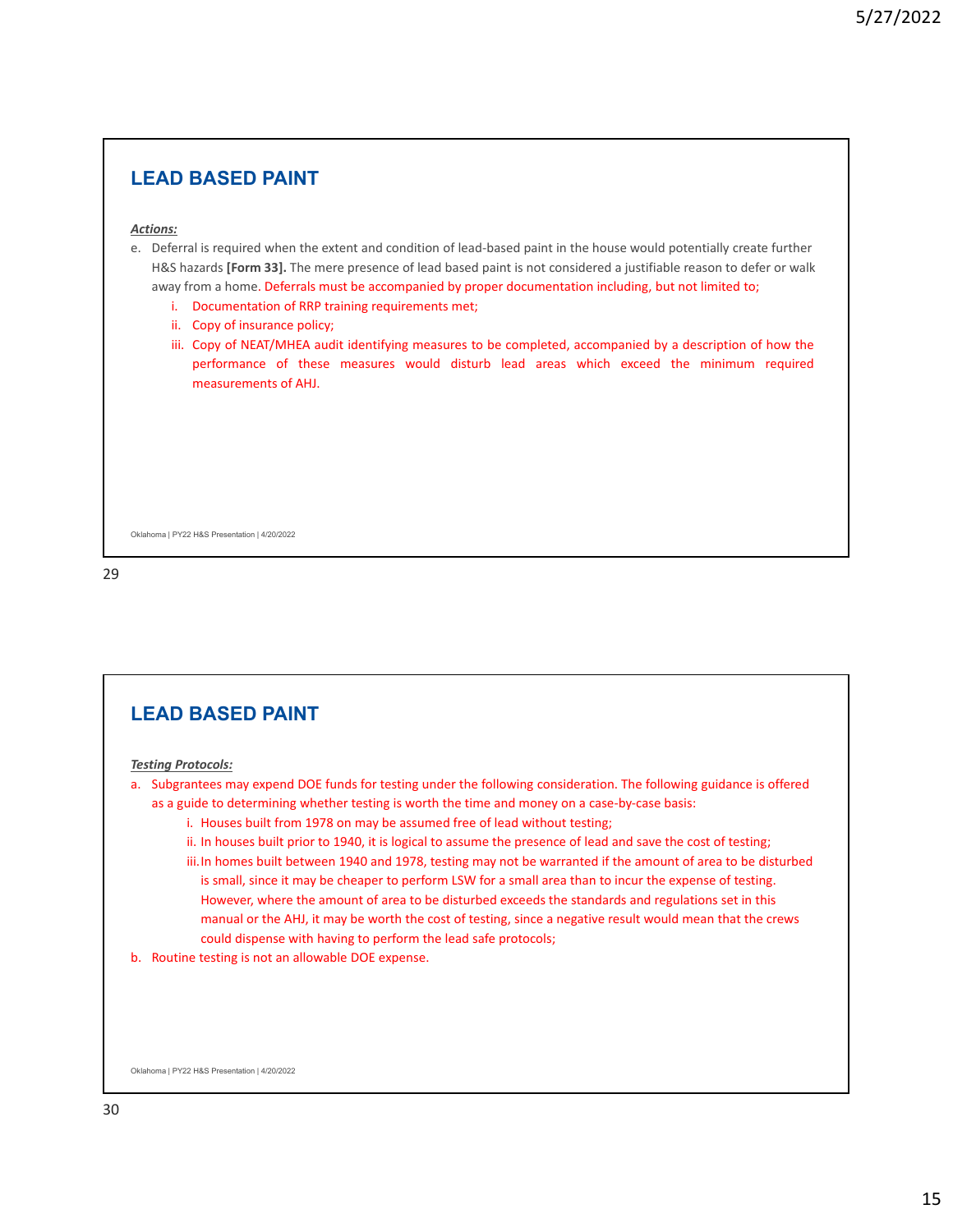### **LEAD BASED PAINT**

#### *Client Education:*

- a. Fully notifying client of potential lead safe hazards prior to and after weatherization work on **[Form 25].** This must be signed and kept in client file.
- b. Provide client with EPA's most current guide ‐"The Lead Safe Certified Guide to Renovate Right" **[Attachment 35]** to educate client of the dangers of lead poisoning and the lead renovation process. ALL homes built prior to 1978 MUST receive this guide and client education regardless lead testing results.

Oklahoma | PY22 H&S Presentation | 4/20/2022

31

### **LEAD BASED PAINT**

- *E. Training:*
	- a. All employees and contractors working on pre‐1978 homes must receive training to install measures in a lead‐ safe manner in accordance with the SWS and EPA protocols, and installation must be overseen by an EPA Certified Renovator. For additional training guidance, see Requirement 311.
	- b. Subgrantees must document training dates and a list of the staff trained. This list must be kept on file by the subgrantee and updated as necessary. This information must be available for ODOC review upon request.
	- c. In Oklahoma, Certified Renovator training and certification is through Oklahoma's Department of Environmental Quality (ODEQ). The Oklahoma Association of Community Action Agencies provides ODEQ RRP training regularly.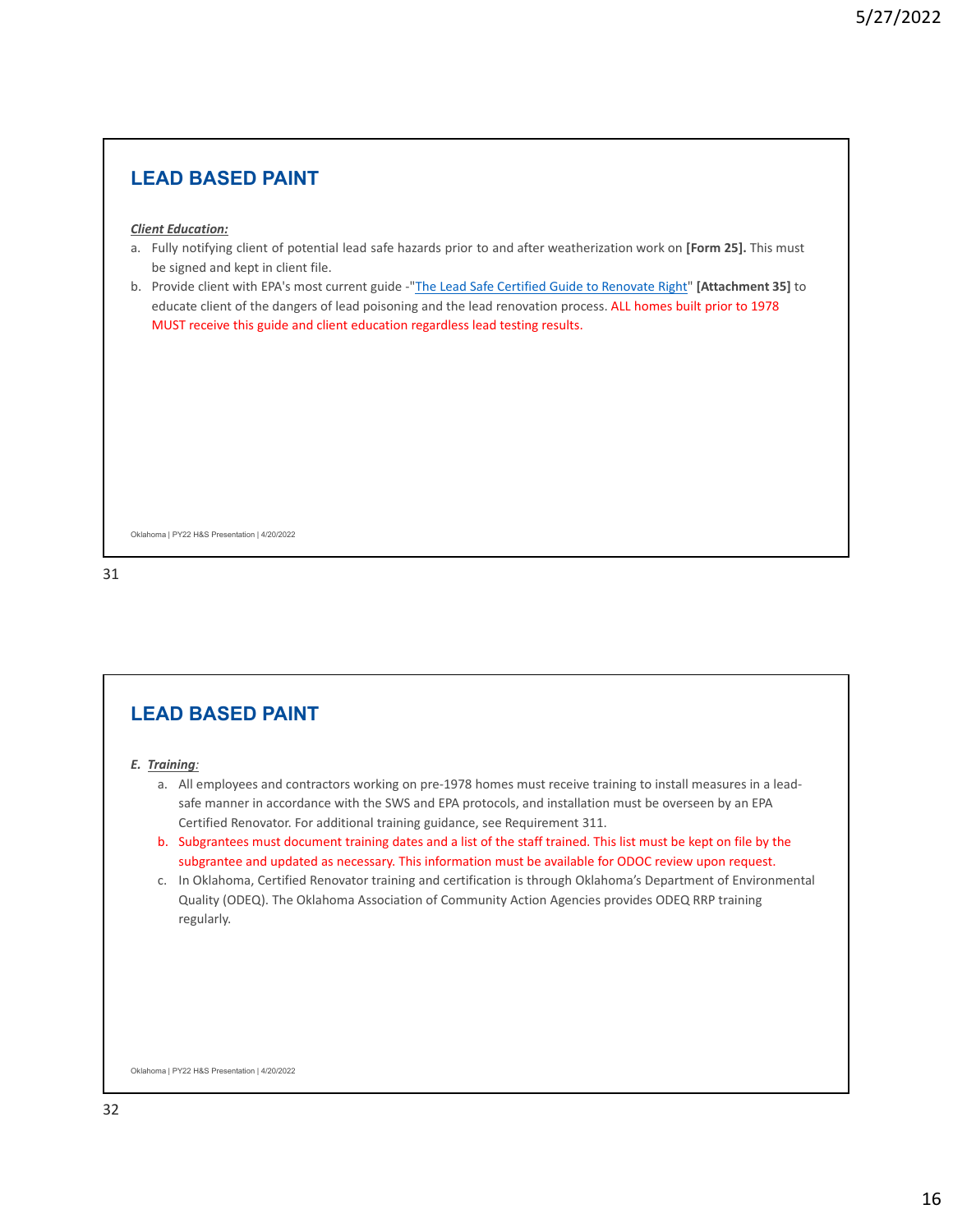|    | <b>Additional Considerations For Lead Safe Practices:</b>                                                                                                                                                                                                                                                                               |
|----|-----------------------------------------------------------------------------------------------------------------------------------------------------------------------------------------------------------------------------------------------------------------------------------------------------------------------------------------|
| a. | Medical Surveillance: Crew members may receive blood level testing as required by OSHA standards. It is recommended that blood testing                                                                                                                                                                                                  |
|    | be done on each crewmember prior to the implementation of lead safe practices.                                                                                                                                                                                                                                                          |
|    | The employer shall ensure that all medical examinations and procedures are performed by or under the supervision of a licensed<br>a.<br>physician                                                                                                                                                                                       |
|    | The cost of the blood level testing is an allowable DOE Health & Safety expense<br>$h_{-}$                                                                                                                                                                                                                                              |
|    | Refer to OSHA 29 CFR 1926.62 for further regulations and guidance.<br>$\mathsf{C}$ .                                                                                                                                                                                                                                                    |
| b. | Liability Issues: Subgrantees are required to check their liability insurance to ensure there are no exclusion clauses for doing weatherization<br>in a home with lead paint when the energy efficiency measures require the disturbance of lead paint areas.                                                                           |
|    | The home must be referred out, or deferred by the subgrantees, if weatherization work will be performed that will disturb surfaces<br>j.                                                                                                                                                                                                |
|    | that may contain lead, until they have insurance that will provide coverage for lead safe practices in situations involving lead.                                                                                                                                                                                                       |
|    | The cost of this insurance is and allowable DOE expense and ODOC urges subgrantees to seek ways to obtain the coverage at<br>ii.                                                                                                                                                                                                        |
|    | reasonable rates.                                                                                                                                                                                                                                                                                                                       |
|    | iii. For additional coverage, subgrantees must take before and after pictures of the home to document the presence of lead prior to<br>weatherization work. At the end of weatherization work, the areas where energy efficient measures have been added must be<br>photographed to document the area was cleaned after weatherization. |

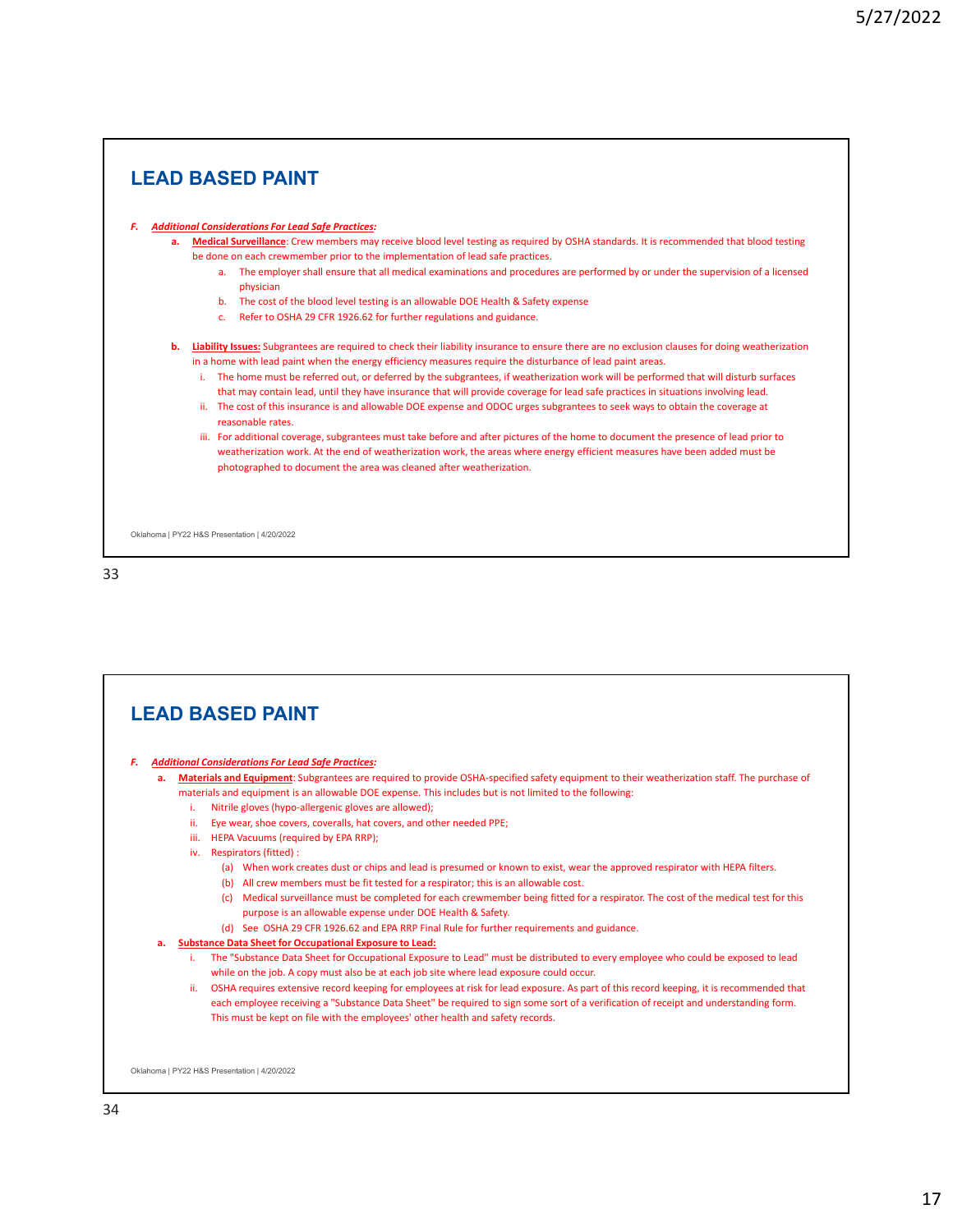### **MOLD AND MOISTURE**

*Allowability:*

 a. Limited water damage repairs are allowed that meet the following criteria: i. \$750 dollars or less

Oklahoma | PY22 H&S Presentation | 4/20/2022

35

### **PESTS**

#### *Allowability:*

- a) Limited pest removal is allowable. If pests cannot be reasonably removed or poses a H&S concern for workers, the home must be deferred.
- b) Screening of windows and points of access is allowed to prevent infestation.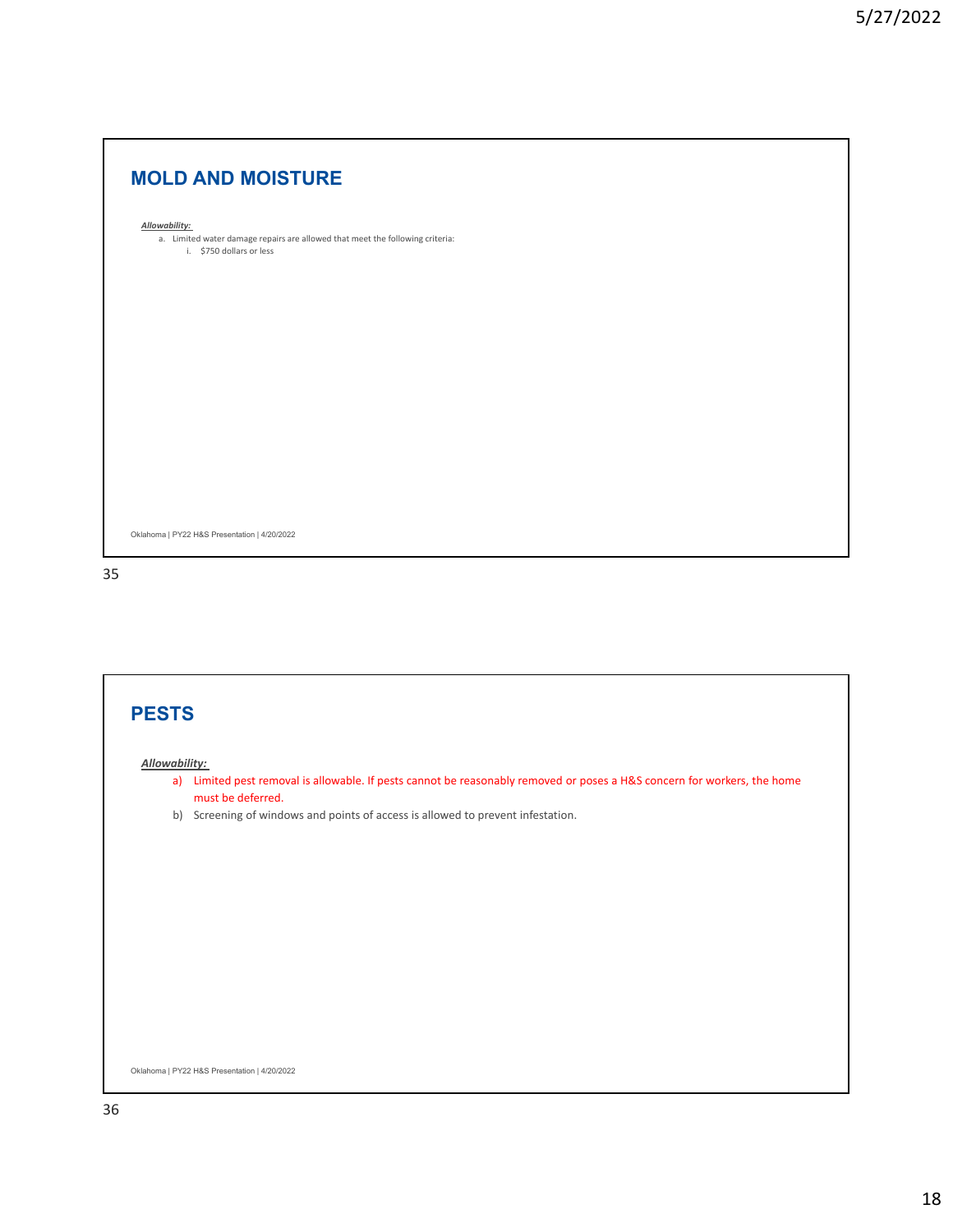| <b>RADON</b>                                                                                                                                                                                                                                                                                                                               |
|--------------------------------------------------------------------------------------------------------------------------------------------------------------------------------------------------------------------------------------------------------------------------------------------------------------------------------------------|
| <b>Actions:</b><br>a. All clients, in all zones, must sign an informed consent form prior to receiving weatherization services. This form must be<br>kept in the client file (see client education section below). Major radon problems should be referred to the appropriate local<br>environmental organization or agency for abatement. |
| b. In homes where radon may be present, work scope must include precautionary measures based on the Buildings<br>Assessment of Radon Reduction Interventions with Energy Retrofits Expansion Study (The BEX Study) [Attachment<br>31], to reduce the possibility of making radon issues worse.                                             |
| d. Other precautions may include, but are not limited to, sealing any observed floor and/or foundation penetrations, including<br>open sump pits (with airtight cover), isolating the basement from the conditioned space, ensuring crawl space venting is<br>installed and implementing ventilation as required by ASHRAE 62.2-2016       |
|                                                                                                                                                                                                                                                                                                                                            |
| Oklahoma   PY22 H&S Presentation   4/20/2022                                                                                                                                                                                                                                                                                               |

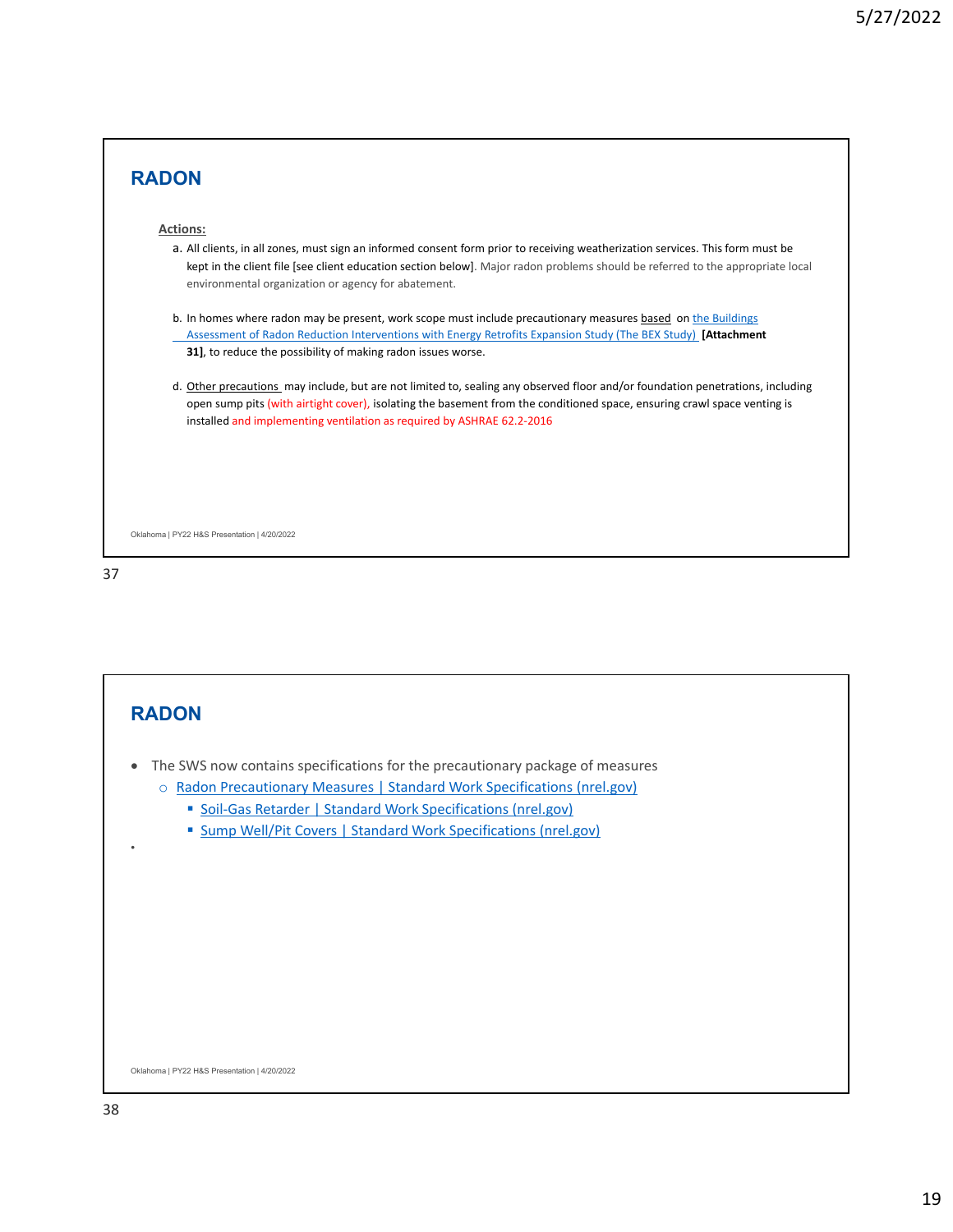### **SAFETY DEVICES: SMOKE & CARBON MONOXIDE ALARMS, FIRE EXTINGUISHERS**

#### **B.** *Actions:*

- a. During the energy audit, a unit must be inspected for smoke and carbon monoxide alarms, and fire extinguishers [if applicable].
- b. Follow NFPA 72 guidance on smoke alarms and C0 monitors.
- c. If an alarm or fire extinguisher is located, it must be tested to determine whether it is an operable device.

Oklahoma | PY22 H&S Presentation | 4/20/2022

39

### **VENTILATION AND INDOOR AIR QUALITY**

#### *Allowability:*

- a. Costs associated with implementing and following ASHRAE 62.2 2016 are allowed, provided the cost meets the criteria in Section I.B.
- b. Bathroom local exhaust fans can be installed as per the requirement of ASHRAE 62.2.
	- i. ASHRAE 62.2 Section 5 requires bathroom local exhaust fans to be vented outside and to have a minimum demand‐ controlled airflow of 50 CFM or continuous airflow of 20 CFM.
	- ii. See Table 5.1 from ASHRAE 62.2 for further guidance.
- c. ASHRAE 62.2 also requires local exhaust kitchen fans to be vented outside and have a minimum demand‐controlled airflow of 100 CFM.
	- i. Any home with a gas range must be provided with a range hood vented to outside. This can be an ASHRAE continuous run fan or an intermittent fan. This will be a health & safety cost.
	- ii. See Table 5.1 from ASHRAE 62.2 for further guidance.
- d. The installation of required local ventilation may meet ASHRAE 62.2 requirement for additional dwelling unit ventilation, and this needs to be considered during the audit.
- e. Run Red Calc to determine if additional dwelling unit ventilation is needed. See Appendix F for guidance.
- f. Any functioning exhaust fan that will remain in the home after weatherization must be vented to the outside. This shall be funded with Health and Safety funds.